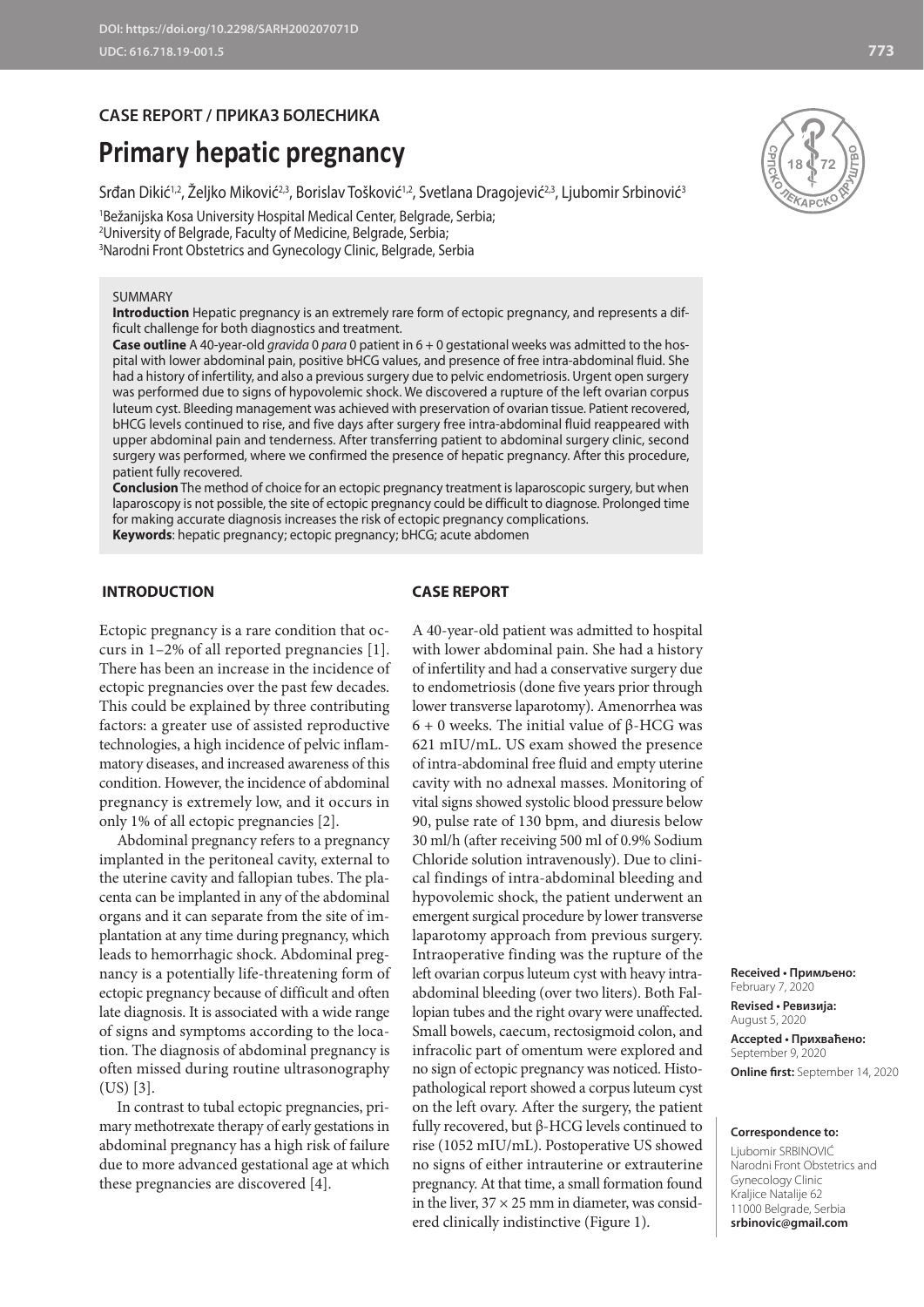ra, Eliana <mark>\*</mark><br>i001628-19-03-04-1

**Figure 1.** Ultrasonography finding: at first no significance was given to formation found in liver near hilus; differential diagnosis was liver hemangioma

All clinical findings suggested the presence of ectopic pregnancy in the liver. The patient was transported to abdominal surgery clinic for further evaluation and treatment. An urgent computed tomography revealed the presence of a mass of  $6 \times 5$  cm in diameter in the left liver lobe (between liver segments III and IV), with an oval central portion of lower density, and with the peripheral region of higher density in the contrast plan scan. There was a significant amount of fluid, which corresponds to the density of blood, below the left lobe of the liver and above the stomach (Figure 2).

After the urgent computed tomography examination, the patient underwent an open surgery with an upper medial laparotomy. We found around 500 ml of blood in the space between the left lobe of the liver and the stomach. After the evacuation of a blood which was predominantly coagulated,



On the third postoperative day we performed diagnostic dilatation and curettage of the uterine cavity. Histopathological exam indicated the presence of an endometrial intraepithelial neoplasia, but no evidence of intrauterine pregnancy. After this intervention β-HCG levels dropped to 861 mIU/mL, but soon continued to rise to the level of 1132 mIU/mL. Since intrauterine pregnancy was excluded, we suspected the presence of ectopic abdominal pregnancy of unknown location and administered a single dose of methotrexate (50 mg).

The patient decided to leave the hospital against medical advice. She was suggested to repeat serum β-HCG values in three days. The values were higher than previous, 1668 mIU/mL. On the fifth day upon methotrexate administration, the patient checked into our hospital with pain in the upper parts of the abdomen. Levels of β-HCG were 2060 mIU/mL. On US we discovered the presence of free fluid intra-abdominally (small quantities) and abnormal US imaging of the liver. The US exam revealed a hyperechogenic structure of six centimeters in diameter in the left lobe near the hilum of the liver. The patient had tenderness in the upper parts of the abdomen.

ectopic pregnancy was detected below the falciform ligament in the third liver segment. Expulsion of the ectopic pregnancy was then performed from the existing liver cavity. Gauze with hypertonic solution of sodium chloride was placed in the cavity of the ectopic pregnancy. The surgical procedure was completed with a single liver suture, as well as hemostasis with a bipolar diathermy. More than three liters of isotonic solution of sodium chloride was placed in the abdominal cavity and two drains were placed: one under the liver, and the other in Douglas space (Figure 3).

The β-HCG value (460 mIU/mL) one day after the surgical procedure indicates a significantly lower value than before the surgery. Six days after the surgery the β-HCG level was 32 mIU/mL. Prior to the surgical procedure, hemoglobin value was 109 g/L, and on the day of the patient`s release it was 110 g/L only with one blood transfusion (280 ml) after the operation. The patient was discharged on the seventh day in excellent condition.

The histopathology exam confirmed diagnosis of ectopic pregnancy with presence of trophoblastic tissue found in liver.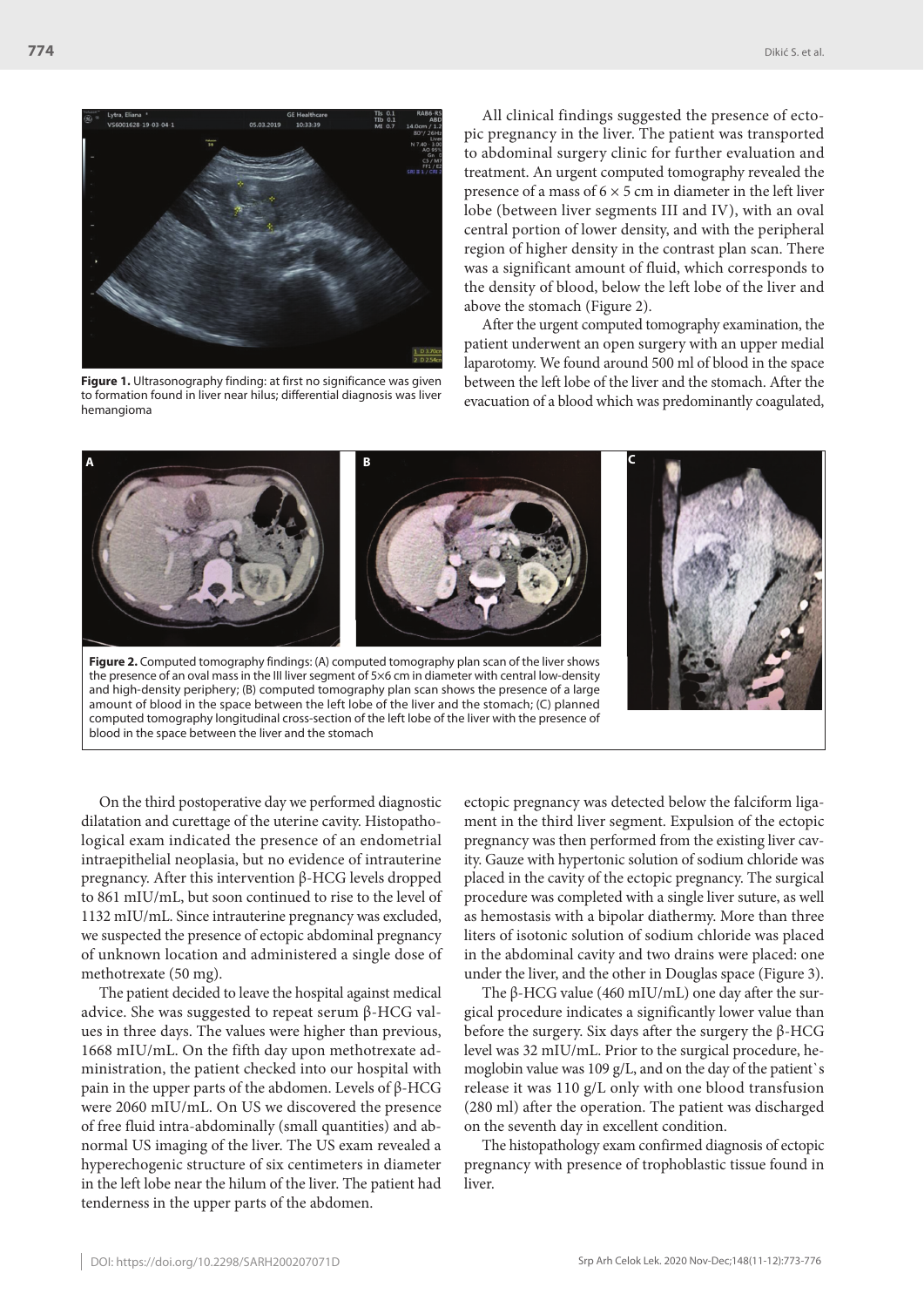

**Figure 3.** Intraoperative findings: segment III of the liver and place of the ectopic pregnancy next to segment IV of the liver below the falciform ligament after the expulsion of the ectopic pregnancy from the liver cavity

### **DISCUSSION**

Ectopic liver pregnancy is a very rare condition (1:15,000 pregnancies), but also a very dangerous gynecological disease mostly because of life-threatening intra-abdominal bleeding especially when occurring in the liver or spleen [5, 6]. Although the mechanism of primary hepatic pregnancy is unknown, it can be assumed that the risk factors of its occurrence could be: ovarian cysts, adhesions, pelvic or tubal inflammatory diseases, as well as the specificity of the hepatic tissue characterized by huge blood supply, which could lead to a higher possibility of trophoblast implantation and development of gestation sac [7].

In the presented case, the patient had previously suffered from endometriosis and an ovarian cyst, which have been proven operatively and by ultrasound examination. In our case, the rise of β-HCG levels after the prior operation was an alarm for ectopic pregnancy progression.

Further evaluation of endometrial intraepithelial neoplasia found after dilation and curettage procedure is

## **REFERENCES**

- 1. Jurkovic D. Diagnosis and management of ectopic pregnancy. British Medical Journal. 2011;342:3397.
- 2. Fylstra DL. Ectopic pregnancy not within the (distal) fallopian tube: Etiology, diagnosis, and treatment. Am J Obstet Gynecol. 2012;206(4):289–99.
- 3. He S, Cheng Y, Zhang G, Qi H, Sun Q. Primary hepatic pregnancy: a case report with a history of cesarean section and oral contraceptives, with review of literature. Int J Clin Exp Pathol. 2019;12(12):4344–8.
- 4. Walker JJ. Ectopic pregnancy. Clin Obstet Gynecol. 2007;50:89–99.
- 5. Taran FA, Kagan KO, Hübner M, Hoopmann M, Wallwiener D, Brucker S. The diagnosis and treatment of ectopic pregnancy. Dtsch Arztebl Int. 2015;112(41):693–704.

required to confirm the diagnosis of a true premalignant endometrial lesion and exclude an associated endometrial carcinoma in the patient [8]. Inadequately prepared, as well as pathologically altered endometrium could be one of the explanations for ectopic pregnancy in the presented case.

Abdominal pregnancy represents great diagnostic challenge. A common symptom for hepatic pregnancy is upper right abdominal tenderness. However, our patient did not show any symptoms regarding upper parts of abdomen in the beginning, which made diagnostic process more difficult [3, 9].

It is important to emphasize the presence of two episodes of internal bleeding in this case. The reason for the first episode of bleeding was a rupture of the left ovarian corpus luteum cyst, while the second episode occurred due to the bleeding from the liver at the implantation site of trophoblastic tissue.

Preferred method of choice for treatment of ectopic pregnancy should be laparoscopy, where whole abdominal cavity could be explored [10, 11]. Certain, uncomplicated cases of hepatic pregnancy could be treated with methotrexate [9]. In cases of hepatic pregnancy medial laparotomy could have advantage in bleeding control, considering vascularization of the hepatic tissue [12]. Unfortunately, due to hypovolemic shock, our patient underwent urgent open surgery. Laparoscopy should be performed whenever possible to avoid misdiagnosis of abdominal pregnancy and further complications.

## **NOTE**

**Ethical compliance statement:** We confirm that we have read the journal's position on issues involving ethical publication and affirm that this work is consistent with those guidelines.

**Ethical standards:** All procedures performed in studies involving human participants were in accordance with the ethical standards of the institutional and/or national research committee and with the 1964 Helsinki declaration and its later amendments or comparable ethical standards. Written consent to publish all shown material has been obtained from the patient.

**Conflict of interest:** None declared.

- 6. Cai YY, Xiao EH, Shang QL, Xiao LZ. Ectopic pregnancy in the liver incidentally diagnosed by imaging: a case report. Exp Ther Med. 2017;14(1):373–6.
- 7. Ali V, Lilja JF, Chuang AZ, Mogallapu RV, Sabonghy E. Incidence of perihepatic adhesions in ectopic gestation. Obstet Gynecol. 1998;92(6):995–8.
- 8. Semere LG, Ko E, Johnson NR, Vitonis AF, Phang LJ, Cramer DW, et al. Endometrial Intraepithelial Neoplasia Clinical Correlates and Outcomes. Obstet Gynecol. 2011;118(1):21–8.
- 9. Sibetcheu Tchatou A, Tchounzou R, Mbuagbaw L, Mboudou ET. Successful medical treatment of a hepatic pregnancy: a case report. J Med Case Rep. 2017;11(1):70.